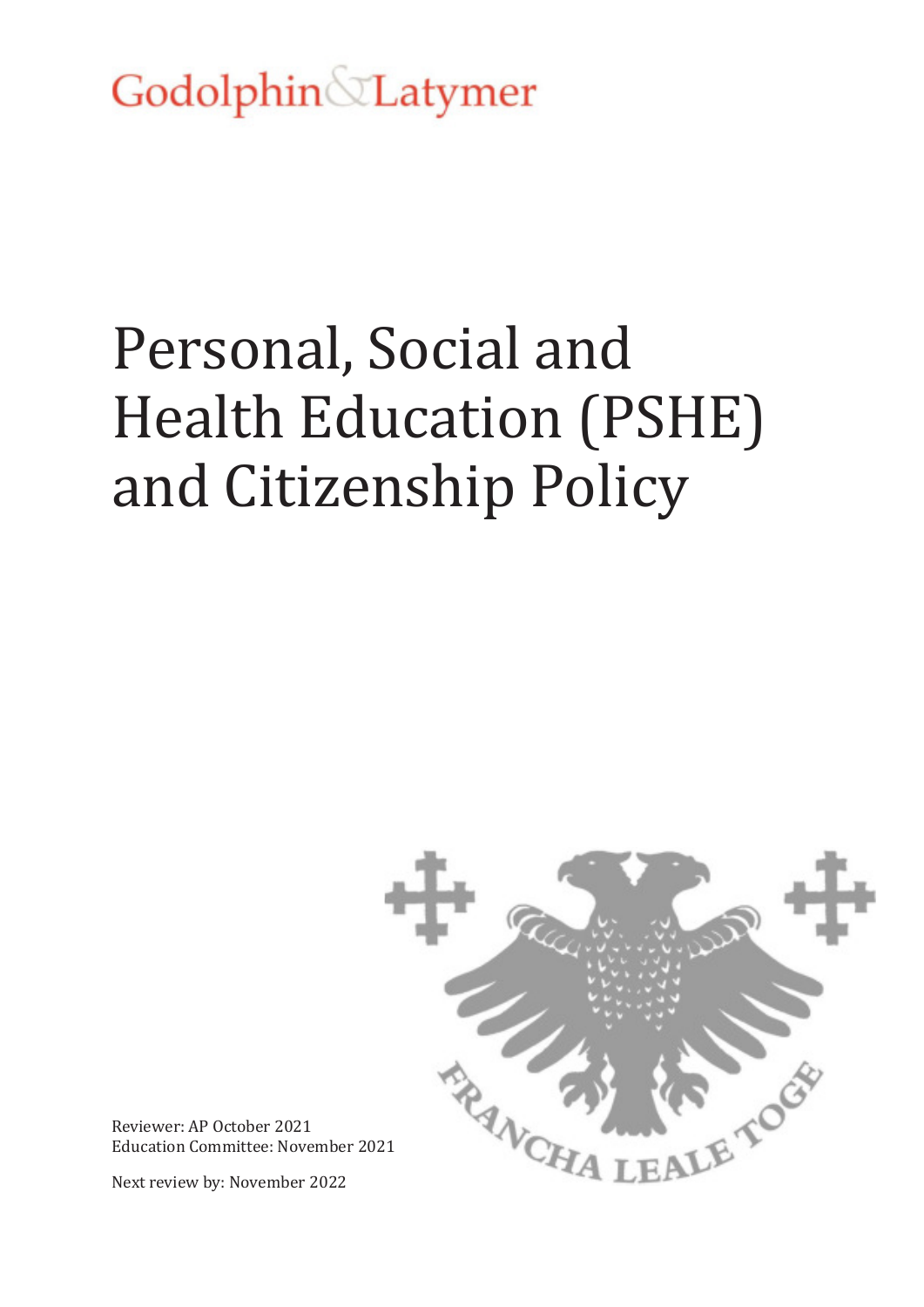#### **1. Introduction**

1.1. The PSHE and Citizenship programme is an integral and important part of the education programme at our school. This programme aims to foster the personal, moral, spiritual, social and cultural development of our students, as well as helping to enhance their ability to cope with life and its demands. It aims to inspire and encourage our students to become kinder, more confident, more thoughtful and more responsible citizens in the communities in which they live and work.

#### **2. PSHE**

- 2.1. PSHE aims to help our students develop an increased understanding and knowledge of:
	- Health issues: drugs, sex education, mental health, healthy lifestyle, and work/play balance;
	- Personal issues: goal setting, self-awareness, self-esteem, relationships, emotional wellbeing, safety and safeguarding;
	- Social issues: relationships including family, friends, workplace, teams, disabled people; and
	- Emotional literacy: supporting personal and social development by encouraging resilience, positive self-esteem and confidence. The moral and ethical aspects of issues are discussed to enable students to explore their own feelings and thoughts, as well as developing emotional empathy.

#### **3. Citizenship**

- 3.1. Citizenship education aims to develop an increasing awareness and a better understanding of:
	- What constitutes British values of democracy, respect and tolerance for others, personal liberty and the law.
	- Personal finance and the notion of worth and value.
	- The Equality Act of 2010 and vulnerable groups in our society, with particular regard to the 'protected characteristics' listed in the Equality Act: age; disability; gender reassignment; marriage and civil partnership; pregnancy and maternity; race; religion or belief; sex; and sexual orientation.
	- Responsibility within the communities that our students interact with both on a smaller scale (such as family), as well as the larger scale (national and global issues).

#### 3.2. See Appendix 1 for more details.

#### **4. The Programme**

4.1. PSHE and Citizenship teaching takes place both in designated 55 minute lessons and during the 25 minute form time. Time allocated specifically to PSHE within the timetable is as follows (see also Appendix 2 for more details of the content):

| Year | <b>Allocation of time to PSHE</b>              | <b>PSHE</b> taught by:          |
|------|------------------------------------------------|---------------------------------|
|      | 1x 55 minute lesson with whole form            | Form Tutor or Assistant Form    |
|      |                                                | Tutor                           |
| 8    | 1x 55 minute lesson in groups of $20/22$ girls | <b>Specialist PSHE teachers</b> |
|      | 1 x 25 minute lesson with whole form;          | Form Tutor; two specialist      |
|      | Relationships and Sex Education (RSE) to       | teachers for RSE                |
|      | half classes                                   |                                 |
| 10   | 1x 55 minute lesson with whole form            | Specialist PSHE teachers        |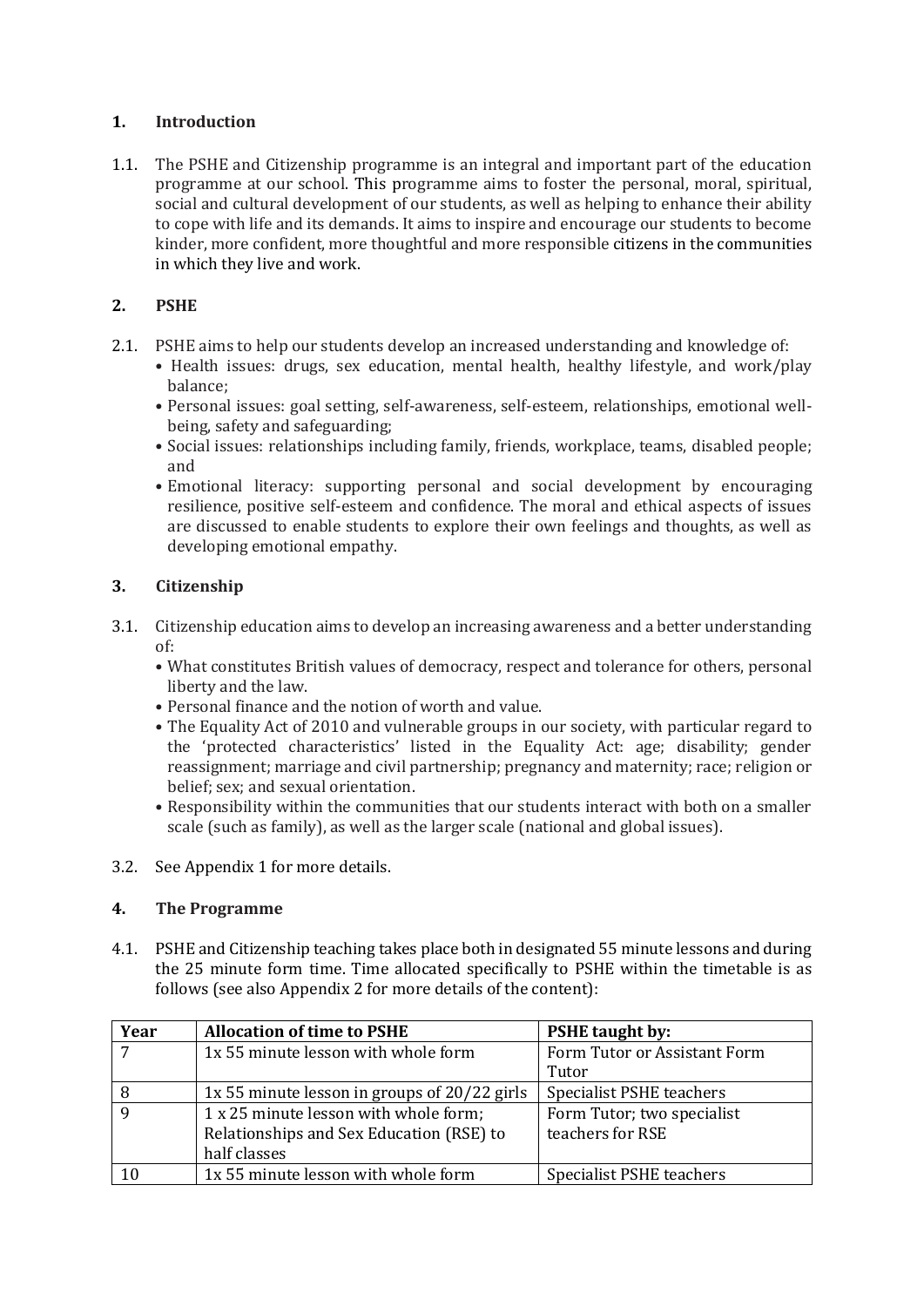| 11      | 1x 55 minute lesson in groups of $15/16$     | Specialist teachers               |
|---------|----------------------------------------------|-----------------------------------|
|         | girls; rotation of modules on First Aid,     |                                   |
|         | Cultural Curiosity, mindfulness/yoga, and    |                                   |
|         | Relationships and Sex Education (RSE).       |                                   |
| VI form | Sessions of Relationships and Sex Education, | School doctor and nurse, visiting |
|         | occasional sessions of mindfulness and       | speakers, PE staff/specialists    |
|         | managing stress positively; P.E.- includes   |                                   |
|         | yoga; Tuesday lecture programme and form     |                                   |
|         | activities often supplement issues pertinent |                                   |
|         | to PSHE                                      |                                   |

- 4.2. A variety of teaching styles encourages the students to be active participants and interact with one another in the lessons as much as possible. Discussion is crucial and central to PSHE and Citizenship education.
- 4.3. Carefully chosen staff ensure the effective delivery of the programme; external speakers are invited into school to talk to girls about a number of issues such as safety, drugs, alcohol and sexual health.
- 4.4. Aspects of PSHE and Citizenship are also taught across the curriculum. Examples include:
	- The effects of smoking in Biology
	- Fair Trade and sustainability in Geography<br>• Prejudice and other social concerns in Engli
	- Prejudice and other social concerns in English<br>• Fibics value judgements and understanding to
	- Ethics, value judgements and understanding/tolerance of other religions in Philosophy and Religion
	- Democracy, voting rights, women's suffrage, etc. in History.
- 4.5. The ethos of the school also reflects a focus on good citizenship and thinking of others. There is a strong emphasis on giving to those who are less fortunate through the activities organised by the Social Impact Committee.
- 4.6. In all year groups, participation in the democratic life of the school is carried out via the School Council. Representatives are elected from each year group. The Sustainability Committee promotes environmental awareness throughout the school and encourage a 'green' approach to travel, waste and consumerism.
- 4.7. The ability to work as a team and to take others' views into account is promoted through sport, the Duke of Edinburgh Award Scheme, cross-curricular days and many other curricular and extra-curricular activities. Courtesy and concern for others is a vital ingredient of school life, and indeed life outside school.

#### **5. Pastoral Programmes**

5.1. The Teacher in charge of Pastoral Programmes is responsible for the programme as a whole: providing resources; supporting PSHE teachers; ensuring that they feel confident about the delivery of the programme. Regular meetings are held for those teaching PSHE in order to discuss progress and any issues arising from the course. The programme is continually assessed to update and meet the needs of our young people in a fast moving and changing society.

#### **6. Relationships and Sex Education (RSE)**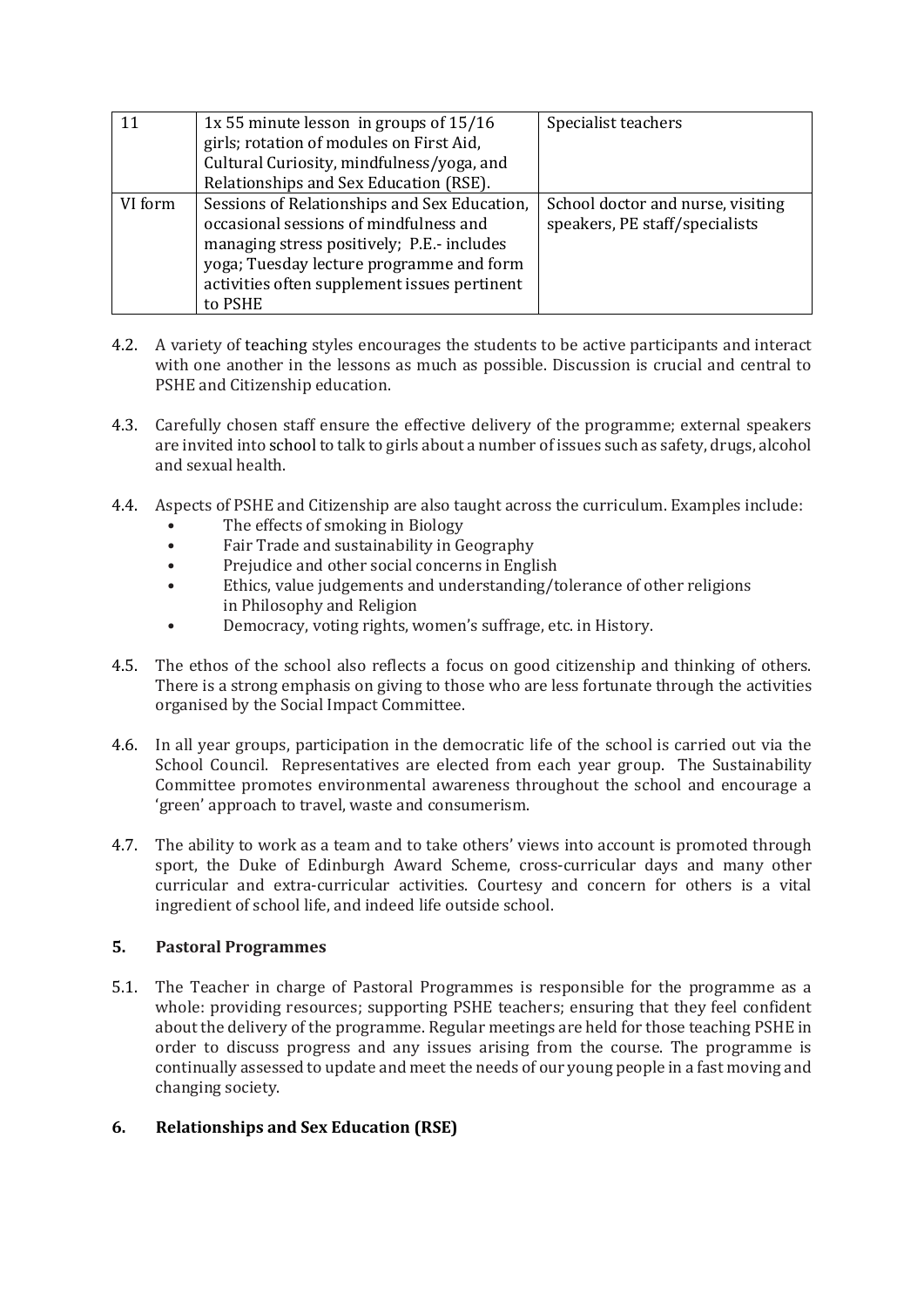- 6.1. PSHE is a statutory element of the curriculum and RSE has always been an integral part of our PSHE curriculum for all year groups. In September 2020, RSE became statutory for all pupils in secondary education, and there is a separate RSE Policy available to view. Parents have the right to withdraw their child from the sex education elements of RSE, up to and until three terms before their daughter turns 16. All other components relating to relationships education are compulsory.
- 6.2. The School's RSE programme aims to develop students' understanding of the topic in the following key areas:

#### *Knowledge and understanding*

- Learning and understanding physical development at appropriate stages.
- Understanding human sexuality, sexual health, emotions and relationships.
- Considering issues of consent.
- Understanding different aspects of sexuality.

#### *Attitudes and values*

- Discussing the importance of values and individual conscience and moral considerations.
- The understanding of the value of family life, and stable and loving relationships.
- Learning the value of respect, love and care.
- Exploring, considering and understanding moral dilemmas.
- Developing critical thinking as part of decision making.

#### *Personal and social skills*

- Learning to manage emotions and relationships confidently and sensitively.
- Developing self-respect and empathy for others.
- Learning to make choices based on an understanding of difference and with an absence of prejudice.
- Developing an appreciation of the consequences of choices made.
- Managing conflict.
- Learning how to recognise and avoid exploitation and toxic relationships.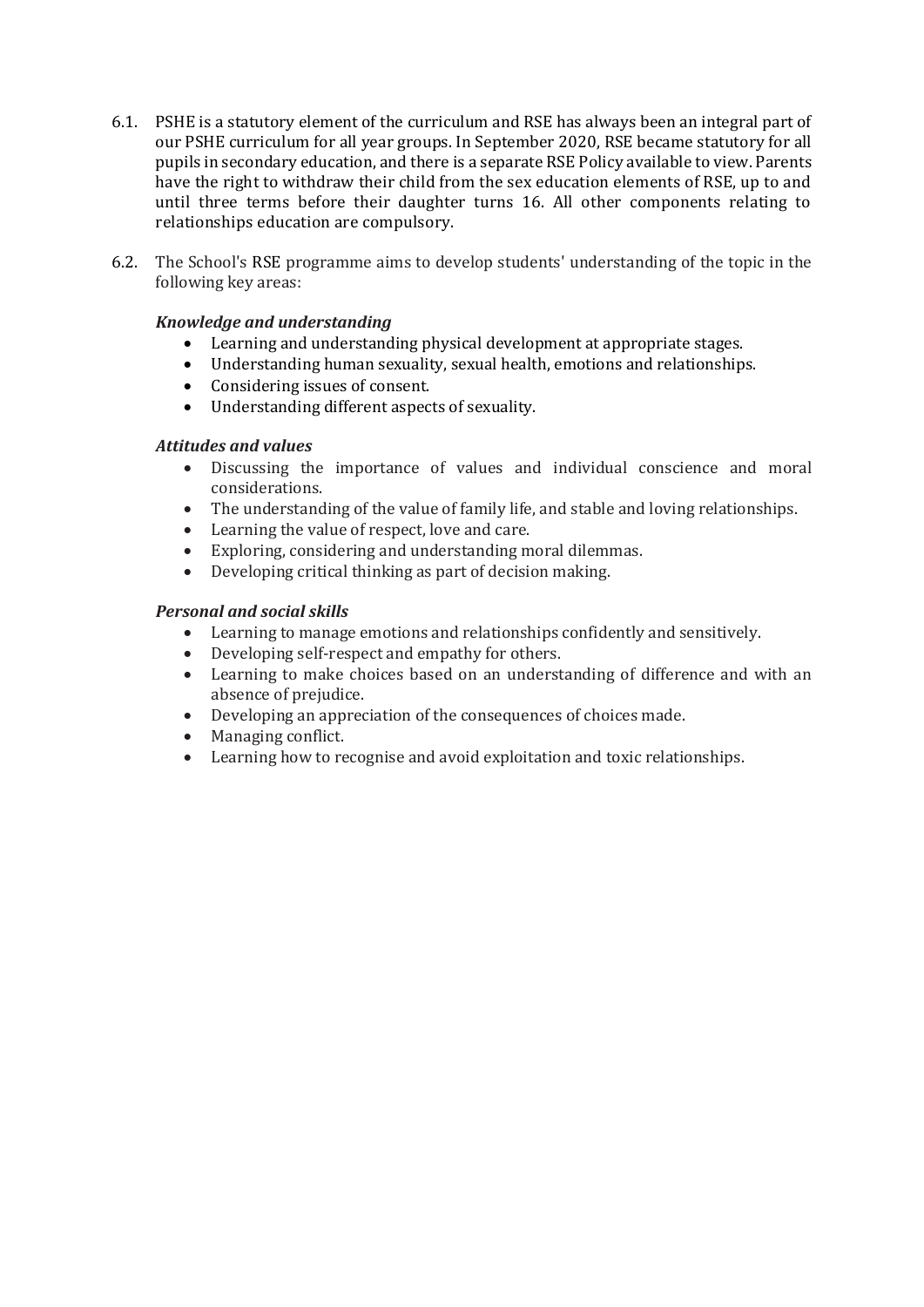## Godolphin Latymer

#### *PROMOTING BRITISH VALUES IN OUR CURRICULUM – PSHE.* Appendix 1

*PSHE aims to foster tolerance, understanding of democratic processes and mutual respect through a variety of topics and teaching styles.* 

|                                            | <b>Democracy</b>                                                                                                                                     | The rule of law                                                                                               | <b>Individual liberty</b>                                                                               | <b>Mutual respect</b>                                                                                         | <b>Tolerance of those of other</b><br>religious faiths/beliefs                                                                       |
|--------------------------------------------|------------------------------------------------------------------------------------------------------------------------------------------------------|---------------------------------------------------------------------------------------------------------------|---------------------------------------------------------------------------------------------------------|---------------------------------------------------------------------------------------------------------------|--------------------------------------------------------------------------------------------------------------------------------------|
| Year 7                                     | School Council-<br>ongoing with<br>election of<br>classroom rep.<br>and meetings in<br>form times etc.,<br>collecting and<br>disseminating<br>views. | New school -<br>ground rules; Bill of<br>rights.<br>How the law works.<br>Personal safety.                    | <b>Behaviour towards</b><br>each other.<br>Rights and<br>responsibilities.<br>Personal identity.        | Getting to know one another.<br>Listening skills.<br>Cyber bullying and learning<br>to respect others online. | Charity project term.<br>Thinking of others and working<br>as teams.                                                                 |
| Year 8 PSHE<br>Module One                  | Assertiveness<br>$(2/3$ lessons).                                                                                                                    | Ground rules -<br>guidelines on<br>behaviour towards<br>others.<br>Negotiation skills.                        | Peer group pressure in<br>friendships.                                                                  | Friendship - encouragement<br>of empathy, sensitive<br>understanding and<br>compassion for others.            | Bullying.<br>Racism.<br>Stereotyping/prejudice.<br>Sharing and respecting other<br>people's views.                                   |
| Year 8 PSHE<br>Module Two                  | Well-being-<br>both personal<br>and in larger<br>communities.                                                                                        | Mental Health -<br>personal<br>responsibility and<br>helping with issues<br>of mental health.                 | Peer group pressure.<br>Positive body image.                                                            | Mental health and well-<br>being, empathy and sensitive<br>understanding and<br>compassion for others.        | Empathy for other people's<br>feelings, views and personal<br>situations and circumstances<br>with a view to fostering<br>tolerance. |
| Year <sub>8</sub><br>citizenship<br>module | Democratic<br>processes:<br>How<br>Government<br>works<br>The Cabinet                                                                                | The role of the U.N<br>and the Universal<br>Declaration of<br>Human Rights<br>including children's<br>rights. | Political parties -<br>gaining insight into<br>why people may<br>choose different<br>political parties. | <b>British Values</b><br>What is "Britishness?"<br><b>Exploration of other cultures</b><br>and their values.  | Multiculturalism and racism.<br>The importance of tolerance and<br>understanding in a democracy.<br>Concept of "Britishness."        |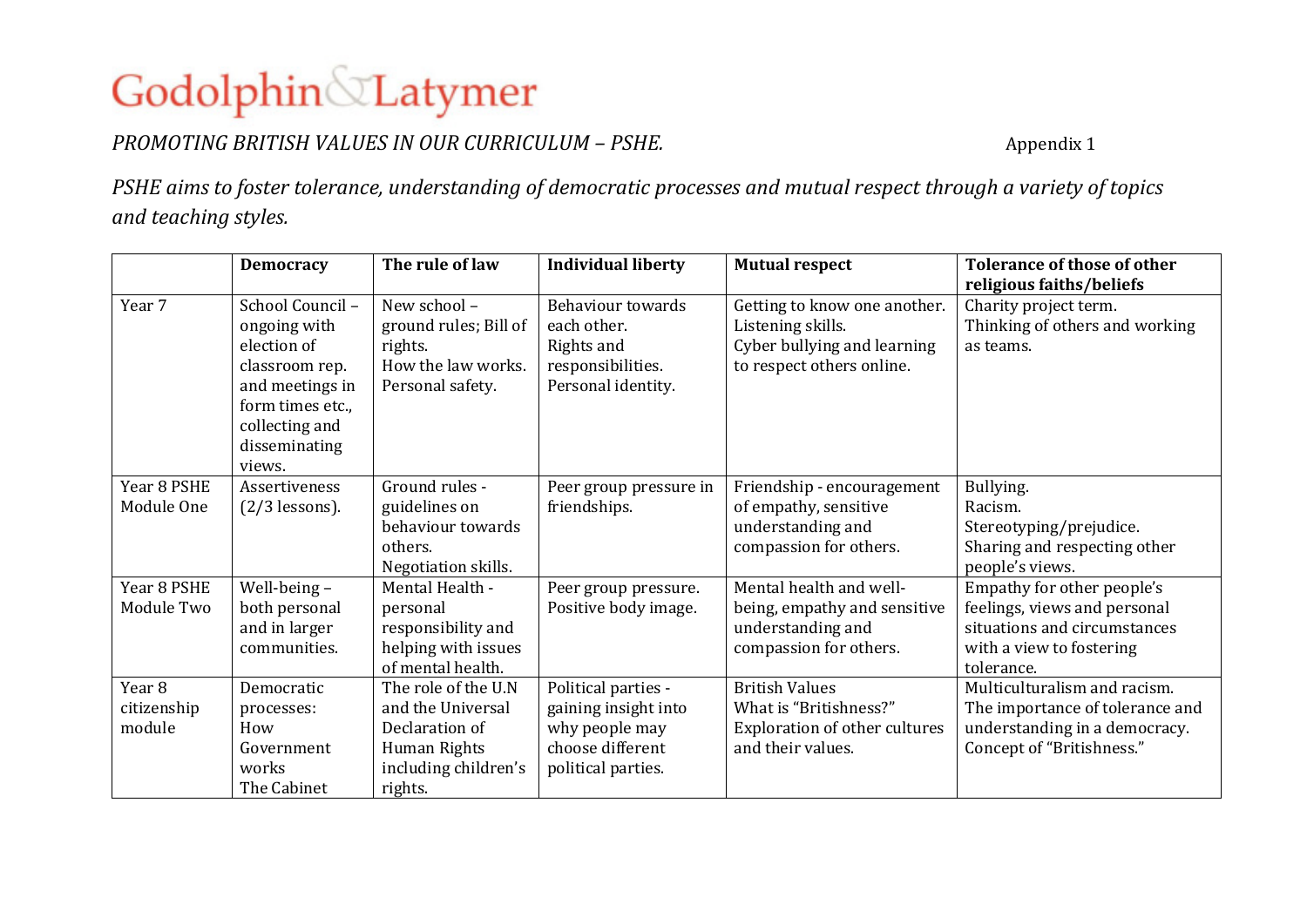|                              | Elections                                                              | The Home Office                                                                                     |                                                                                         |                                                                            |                                                                          |
|------------------------------|------------------------------------------------------------------------|-----------------------------------------------------------------------------------------------------|-----------------------------------------------------------------------------------------|----------------------------------------------------------------------------|--------------------------------------------------------------------------|
|                              | M.Ps.                                                                  | and why there is a                                                                                  |                                                                                         |                                                                            |                                                                          |
|                              |                                                                        | need to police.                                                                                     |                                                                                         |                                                                            |                                                                          |
| Year 9 PSHE<br>RSE 6 lessons | Knowledge to<br>enable safe and<br>well informed<br>decision making.   | Sex and the law -<br>age of consent.                                                                | Peer group pressure -<br>choices in<br>relationships.                                   | Contraception<br>Decision making<br>Individual choice<br>Evaluating risks. | Respect for personal decisions<br>and beliefs.                           |
| Year 9 PSHE                  | Understanding<br>choice.<br>The importance<br>of knowledge.            | Drugs and the Law:<br>- finding out about<br>the law<br>surrounding<br>different types of<br>drugs. | Risks of drug taking -<br>the effects on the body.                                      | Vulnerable groups in society,<br>including those with<br>disabilities.     | Tolerance and help for the most<br>vulnerable people in society.         |
| Years 10 and<br>11           | General ethos of<br>team building<br>and how teams<br>work effectively | Year 10: Recap of<br>drugs and alcohol<br>education from<br>Year 9.                                 | Year 10: Character<br>education - identity<br>and personality.<br>Values in our society | Year 10: Relationships -<br>family/friendships/<br>sexuality.              | Year 10: Respect of other's points<br>of views<br>Stereotyping/prejudice |
|                              | together.                                                              | Consent in<br>relationships<br>Year 11: RSE.                                                        | Year 11: Emotional<br>literacy.                                                         | Year 11: Self-awareness -<br>emotional intelligence.                       | Year 11: Personal development<br>and emotional intelligence.             |

#### **Teaching styles**

- 1. Establishing ground rules at the beginning of lessons
- 2. Open discussions in larger groups
- 3. Small group discussions with groups regularly being mixed up
- 4. Time for plenaries after discussions so views are shared and respected
- 5. Circle time so that each student has an opportunity to express themselves
- 6. Decision making activities
- 7. Individual presentations as well as pair or group presentations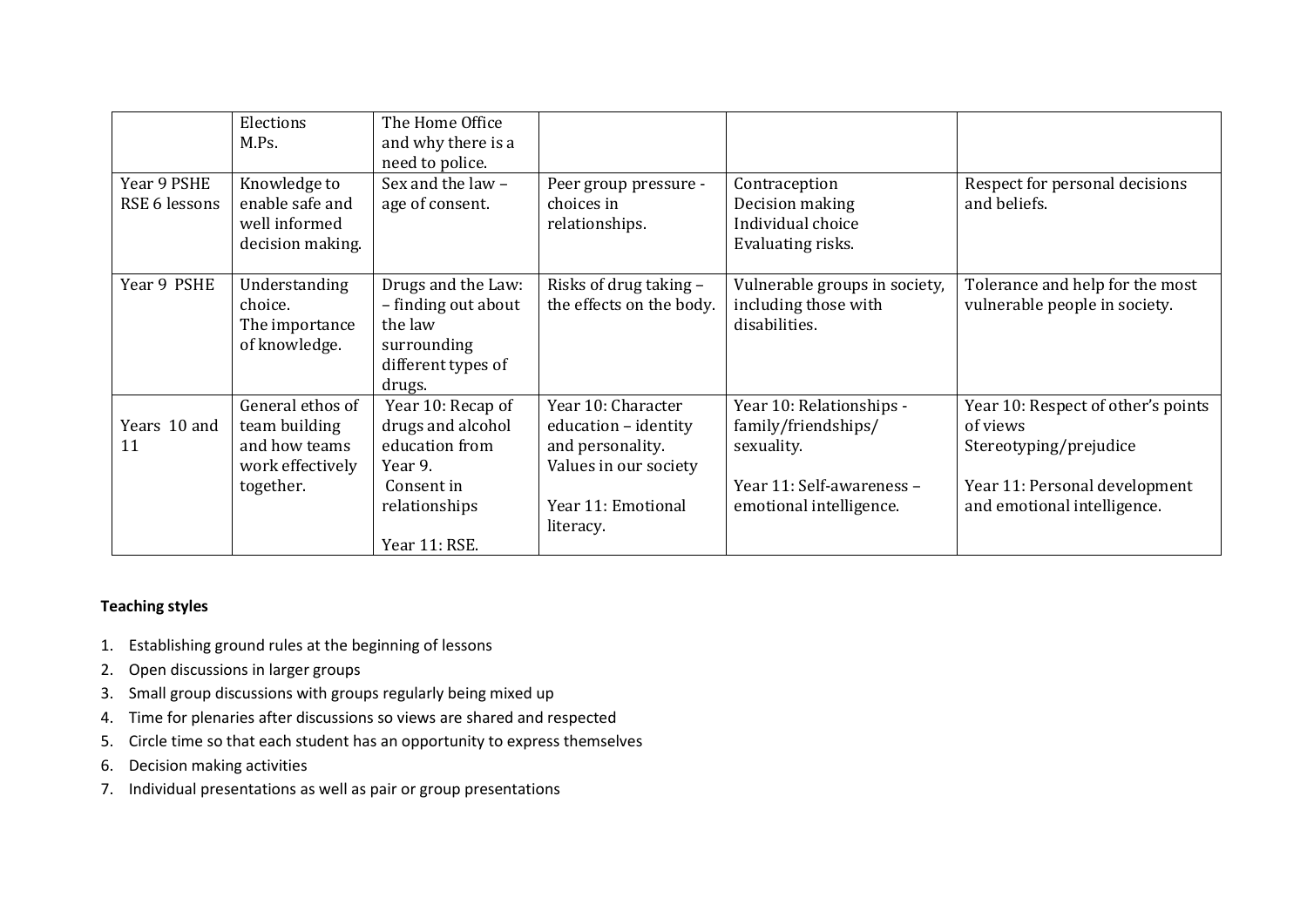### Godolphin&Latymer



#### An Overview of The Godolphin and Latymer PSHE Curriculum

| Year group        | <b>PSHE</b>                                                                                                                                                                                                                                                                                                                                                                                                                                                                                                                                                                                           | <b>Citizenship and Economic issues</b>                                                                                                                                                                                                                                                                                                                                                                                                    |
|-------------------|-------------------------------------------------------------------------------------------------------------------------------------------------------------------------------------------------------------------------------------------------------------------------------------------------------------------------------------------------------------------------------------------------------------------------------------------------------------------------------------------------------------------------------------------------------------------------------------------------------|-------------------------------------------------------------------------------------------------------------------------------------------------------------------------------------------------------------------------------------------------------------------------------------------------------------------------------------------------------------------------------------------------------------------------------------------|
| Year <sub>7</sub> | Emotional intelligence - coping with change -new<br>$\bullet$<br>school / friends<br>Friendships - behaviour/kindness/gratitude<br>Personal identity<br>$\bullet$<br>Safety - cyber bullying<br>Puberty (talks delivered in specialist sessions by our<br>school nurses)<br>Reflection and gratitude diaries<br>It Happens RSE talk entitled 'All the Relationships.'<br>This is an introduction to the importance of building<br>relationships with others based on mutual respect<br>and understanding and is a precursor to a more<br>detailed focus on consent in older year groups               | Personal finance - Pocket money<br>$\bullet$<br>Understanding the Equality Act 2010-vulnerable<br>groups<br>Respect and tolerance for others - new friends<br>$\bullet$<br>Democracy; The role of the school council; school rules                                                                                                                                                                                                        |
| Year <sub>8</sub> | Relationships - different types; marriage;<br>friendships; conflict resolution; bullying (including<br>internet safety)<br>Self- esteem, assertiveness, body image<br>$\bullet$<br>Resilience<br>$\bullet$<br>Well- being - physical and emotional mental health<br>Coping with change: puberty (physical and<br>emotional changes); identity (link to Equality Act<br>2010/gender identity); social changes<br>RAP Project talk on digital safety topics and positive<br>body image<br>It Happens talk on 'The Adolescent Body', as a<br>development of the talks on puberty introduced in<br>Year 7 | Equality Act 2010 (prejudice, stereotyping and<br>discrimination on the basis of age, marriage, civil<br>partnerships, pregnancy and maternity or sex)<br><b>British values</b><br>$\bullet$<br>Multiculturalism; challenging racism<br>$\bullet$<br>Government spending and taxes; the Budget<br>$\bullet$<br>Human rights; the Role of the U.N. in safeguarding<br>human rights<br>Democracy and voting<br>the Home Office and Policing |